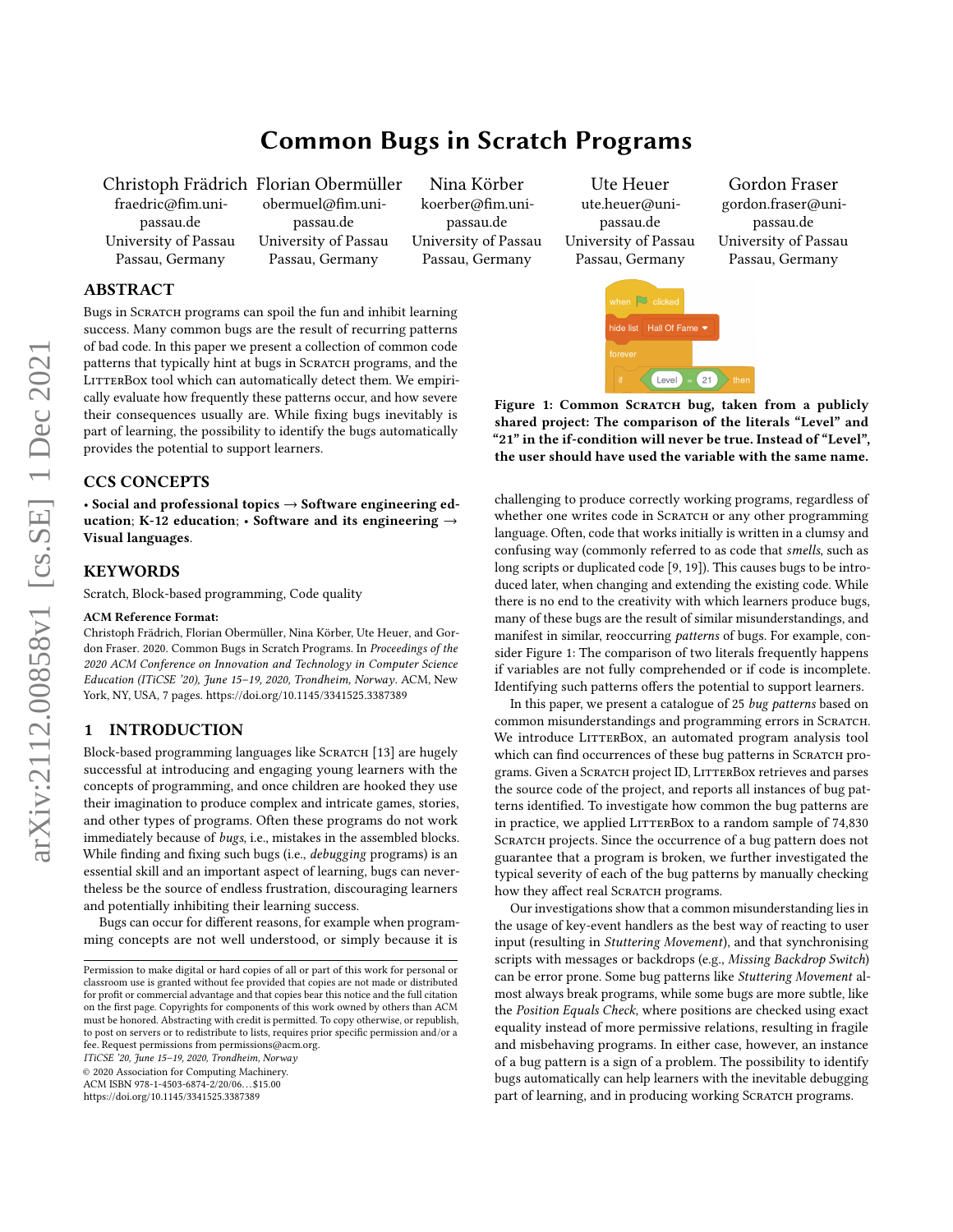<span id="page-1-0"></span>Table 1: Common code smells for SCRATCH.

| Code Smell             | Reference  |  |
|------------------------|------------|--|
| Broad variable scope   | $[18]$     |  |
| Complex animation      | [4]        |  |
| Dead code              | [4, 8, 18] |  |
| Duplicate code         | [4, 8, 18] |  |
| Duplicate string       | [18]       |  |
| Empty script           | [8, 18]    |  |
| Empty sprite           | [8]        |  |
| Feature envy           | [8, 18]    |  |
| Inappropriate intimacy | [8, 18]    |  |
| Long script            | [8, 18]    |  |
| Many parameters        | [8]        |  |
| Middle man             | [8, 18]    |  |
| Uncommunicative name   | [4, 18]    |  |
| Unused variable        | [8, 18]    |  |

#### 2 BACKGROUND

In this paper we investigate bug patterns in SCRATCH [\[13\]](#page-6-1) programs. Scratch is a widely used visual block-based programming language that aims at making programming more accessible for novices. It favours exploration over recall, implements visualisation of grammar rules and visually distinguishes different categories of statements and expressions [\[3\]](#page-6-7). The block-based nature of SCRATCH prevents syntactical errors in the program code, but it is nevertheless possible to produce SCRATCH code that is problematic or plain wrong. Bad programming practices often lead to code that uses inefficient, confusing, or awkward constructions to achieve its result. In programming, characteristics of source code that represent bad quality and are indicative of deeper problems are commonly referred to as code smells:

DEFINITION 1 (CODE SMELL). A code smell is a code idiom that increases the likelihood of bugs in a program [\[7\]](#page-6-8).

It has been established that certain code smells such as long meth-ods or duplicated code are prevalent in SCRATCH programs [\[9,](#page-6-2) [19\]](#page-6-3). Categories of code smells in SCRATCH are mostly derived by mapping smells from other programming languages [\[9\]](#page-6-2) but also by defining new smells that exist only in block based languages [\[14\]](#page-6-9). There is also evidence that code smells can have a negative effect on the learning progress of novice programmers [\[8\]](#page-6-6). Table [1](#page-1-0) summarises the code smells that have been defined for SCRATCH.

Smelly code is not wrong per se; the program likely still works correctly. However, smells typically decrease understandability and increase the chances of programmers using and extending the code wrongly in the future, thus introducing bugs. The term bug is often ambiguously used; when talking about bugs in this paper we refer to defects as defined in the IEEE Standard Classification of Software Anomalies [\[1\]](#page-6-10):

### DEFINITION 2 (DEFECT). A defect is a weakness in code that prevents software from meeting its specification and needs to be fixed [\[1\]](#page-6-10).

Defects in programs can stem from misconceptions affecting the programmer's problem solving process. This is a serious challenge for novices even in SCRATCH [\[17\]](#page-6-11). A defect represents functionally incorrect code, but the consequences of the defect are not necessarily visible to the user of the program. Only under certain conditions does a defect result in an observable deviation from the correct and expected behaviour. For example, the defect often has to be executed in a particular way in order to cause the program to misbehave, thus causing a failure:

<span id="page-1-1"></span>DEFINITION 3 (FAILURE). A failure represents the termination of the ability of a program to perform its required function. The execution of a defect may result in a failure.

In practice, failures often result in program crashes, exploitable security holes, data-loss, or other severe consequences. In SCRATCH programs a failure represents a change in the output on the stage, such as erroneous movement of a sprite, wrong backdrops being shown, lack of reaction to a user input, and it might also result in the execution stopping unexpectedly or generally decrease the usability of the program (e.g., by slowing the program execution). On one hand, failures can be incredibly frustrating to learners. On the other hand, productive failure is seen as an emerging innovation in pedagogic practice and is considered a promising approach in computer science education as well [\[6\]](#page-6-12).

Failures are typically found through testing, i.e., running the program and checking the result against a specification (potentially automatically [\[11,](#page-6-13) [16\]](#page-6-14)). Given a failure, debugging describes the activities of (1) identifying the underlying defect, and (2) producing an appropriate fix for the defect. When debugging programmers may gain insights on the programming task, into its pitfalls and proper solutions. Related pedagogic interventions should facilitate and strengthen these insights. Therefore meaningful teaching and training activities can encourage and guide reflection and communication about critical thinking involved in the debugging process. [\[5,](#page-6-15) [12\]](#page-6-16). However, not all defects easily manifest in failures, potentially making them hard to spot. Failing to identify defects reduces chances for learners to practice fixing. Failing to fix defects, programs may never work.

In order to support learners in identifying defects, we therefore aim to automatically identify defects in SCRATCH programs. For this, we define and identify bug patterns. A bug pattern is a code idiom that is likely to be a defect [\[10\]](#page-6-17).

DEFINITION 4 (BUG PATTERN). A bug pattern in SCRATCH is a composition of blocks typical of defective code, or a common erroneous deviation of a correct code idiom.

The difference between a code smell and a bug pattern is that a code smell reports negative attributes of the code (e.g., long, confusing, duplicate, unused code), whereas bug patterns report specific combinations of blocks that are indicative of defects. Although previous work on code quality in SCRATCH focused on code smells, some of these are actually bug patterns, in particular the *undefined* block smell [\[18\]](#page-6-4) as well as HAIRBALL's checks for (1) matching broadcast and receive blocks, (2) synchronisation of say and sound blocks, and (3) proper initialisation of attributes and variables. Note that the occurrence of a bug pattern does not guarantee the existence of a defect (i.e., there may be false positives):

DEFINITION 5 (FALSE POSITIVE). Non-defective code that matches a bug pattern constitutes a false positive.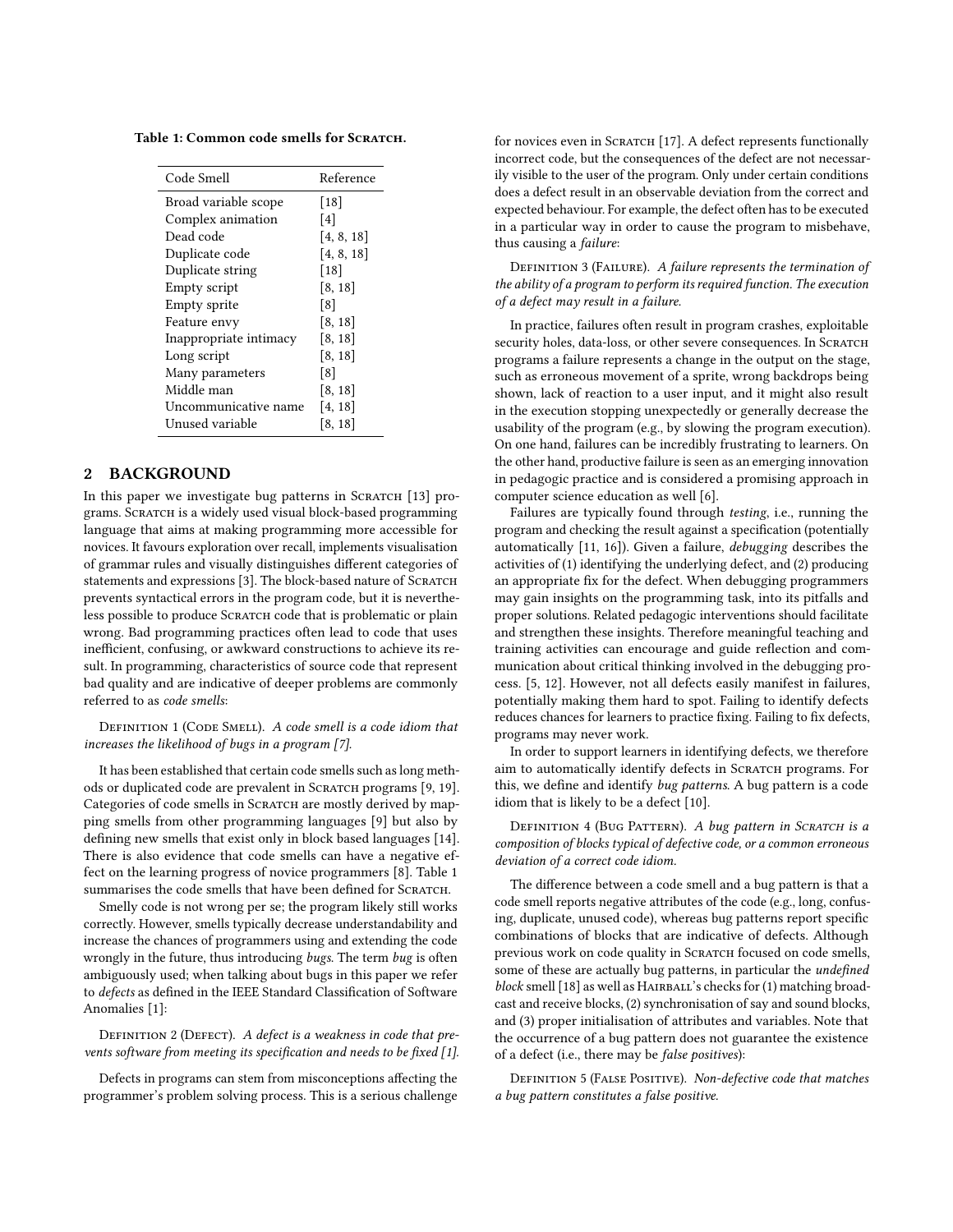False positives are common for static program analysis tools [\[10\]](#page-6-17), and may occur for any approximate analysis. In particular, for bug patterns false positives may result if it is not possible to describe a combination of blocks that precisely distinguishes all defective from non-defective cases. Bug patterns are commonly used in pro-fessional programming, where tools like FINDBUGS [\[10\]](#page-6-17) implement checks for catalogues of common bug patterns for the Java language. In this paper, we aim to define a catalogue of bug patterns for SCRATCH.

#### <span id="page-2-0"></span>3 BUG PATTERNS IN SCRATCH

In this section we describe bug patterns for SCRATCH programs. These patterns mostly originate from our experiences of teaching and building an analysis infrastructure for SCRATCH programs, and some are specialised versions of code smells [\[4,](#page-6-5) [9\]](#page-6-2). We organise patterns in three categories: (1) Bugs that are effectively syntax errors, as a compiler would detect them in a text-based language; (2) bugs that can occur in any programming language; and (3) bug patterns that are specific to SCRATCH.

#### 3.1 Syntax Errors

Ambiguous Custom Block Signature: SCRATCH does not enforce unique names for custom blocks. Two custom blocks with the same name can only be distinguished if they have a different number or order of parameters. When two blocks have the same name and parameter order, no matter which call block is used, the program will always execute the custom block which was defined earlier.

Ambiguous Parameter Name: The parameter names in custom blocks do not have to be unique. When two parameters have the same name, no matter the type or which one is used inside the custom block, it will always be evaluated as the last parameter.

Call Without Definition: When a custom block is called without being defined nothing happens. This can occur in two different situations: 1) Earlier releases of SCRATCH 3 allowed removal of a custom block definition even when the custom block is still in use. 2) A script using a call to a custom block can be dragged and copied to another sprite, probably no custom block with the same signature as the call exists here and thus the call has no definition.

Expression As Touchable Or Colour: This happens when inside a block that expects a colour or sprite as parameter (e.g., set pen color to or touching mouse-pointer?) a reporter block, or an expression with a string or number value is used.

Missing Termination Condition: The repeat until blocks require a stopping condition. If the condition is missing, the result is an infinite loop. This will then prevent the execution of blocks following the loop in the script.

Orphaned Parameter: When custom blocks are created the user can define parameters, which can then be used in the body of the custom block. However, the block definition can be altered, including removal of parameters even if they are in use. Any instances of deleted parameters are retained, and then evaluated with the default value for the type of parameter in the underlying JavaScript execution of the SCRATCH virtual machine (i.e., 0 or empty string), since they are never initialised.

Parameter Out Of Scope: The parameters of a custom block can be used anywhere inside the sprite that defines the custom block. However, they will never be initialised outside the custom block, and will always have the default value.

#### 3.2 General Bugs

Comparing Literals: Reporter blocks can be used to evaluate the truth value of certain expressions. Not only is it possible to compare literals to variables or the results of other reporter blocks, literals can also be compared to literals (e.g. Fig. [1\)](#page-0-0). Since this will lead to the same result in each execution this construct is unnecessary and it can obscure that certain blocks will never or always be executed. Custom Block With Forever: If a custom block contains a forever

loop and the custom block is used in the middle of another script, that other script will never be able to complete its execution. The forever loop in the custom block cannot be left, resulting in the calling script never being able to proceed.

Custom Block With Termination: If a custom block contains a Stop all or Delete this clone and the custom block is called in the middle of another script, the script will never reach the blocks following the call.

Endless Recursion: If a custom block calls itself inside its body and has no condition to stop the recursion, it will run for an indefinite amount of time.

Forever Inside Loop: If two loops are nested and the inner loop is a forever loop, the inner loop will never terminate. Thus any statements preceeding the inner loop are only executed once (e.g. Fig. [3\)](#page-5-0). Furthermore, any further statements following the outer loop can also never be reached.

Message Never Received: This pattern is a specialised version of unmatched broadcast and receive blocks [\[4\]](#page-6-5). It occurs when there are blocks to send messages, but the When I receive message event handler is missing. Since no handler reacts to this event, the message stays unnoticed.

Message Never Sent: This pattern is a specialised version of unmatched broadcast and receive blocks [\[4\]](#page-6-5). When there are blocks to receive messages but the corresponding broadcast message block is missing, that script will never be executed.

Missing Clone Call: If the When I start as a clone event handler is used to start a script, but the sprite is never cloned, the event will never be triggered and the script is dead.

Missing Clone Initialisation: When a sprite creates a clone of itself but has no scripts started by When I start as a clone or When this sprite clicked events, clones will not perform any actions. The clones remain frozen until they are deleted by delete this clone blocks or the program is restarted.

Missing Loop Sensing: If a script is supposed to execute actions conditionally when an event occurs, this is often done by continuously checking for the event inside a forever or until loop. If the loop is missing, the occurrence of the event is only checked once and thus likely missed.

No Working Scripts: The empty script smell (cf. Lazy Class [\[9\]](#page-6-2)) occurs if an event handler has no other blocks attached to it. The dead code smell [\[9\]](#page-6-2) occurs when a script has no event handler and can never be executed automatically. If both smells occur simultaneously without any other scripts in a sprite we consider it a bug, since the script should likely consist of the event handler attached to the dead code.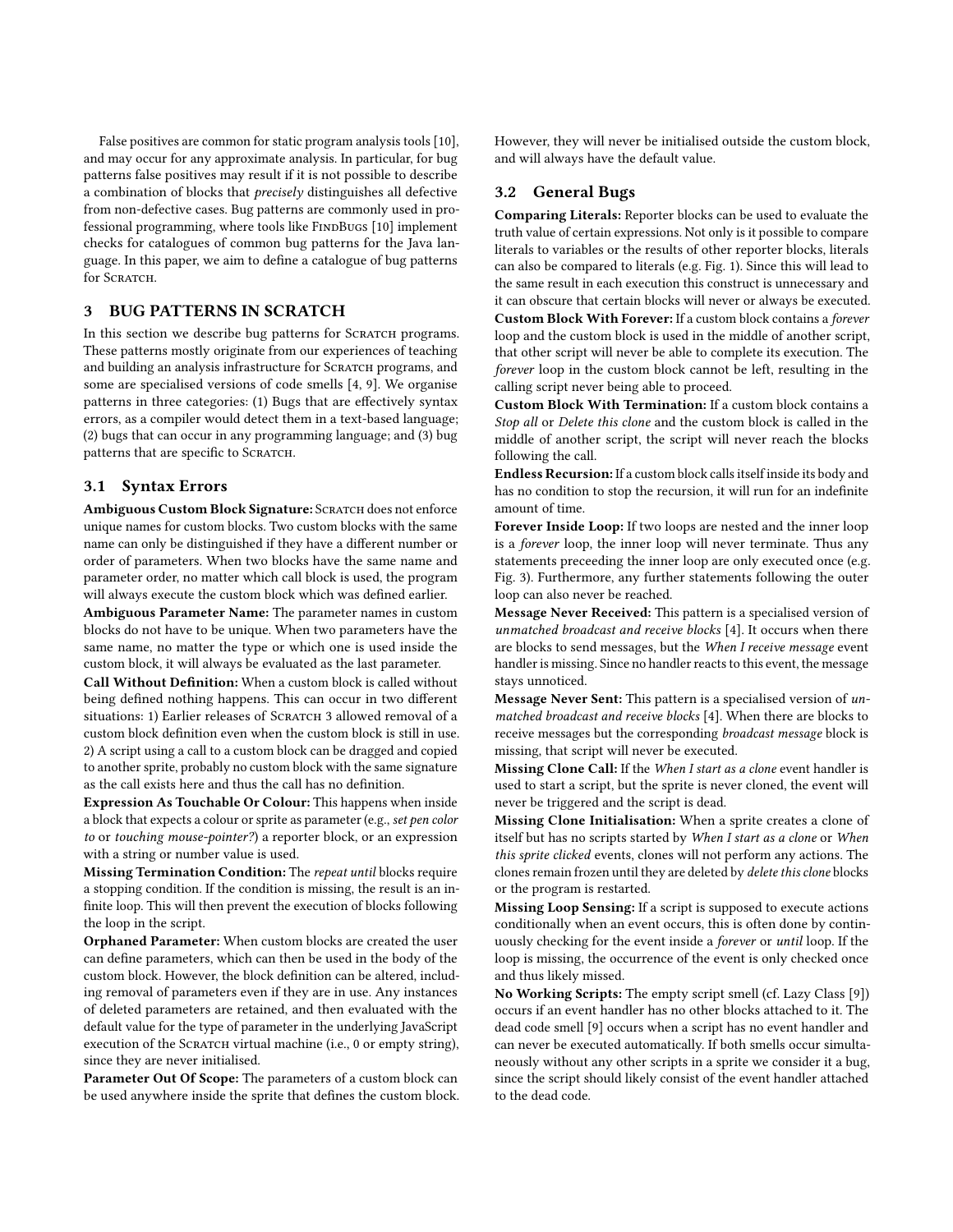Position Equals Check: SCRATCH uses floating point values to store positions and calculate distances to other sprites or the mousepointer. Since two floating point values might never match exactly, using exact comparisons of these values as guards in conditional statements or loops such as until/wait until is prone to failure.

Recursive Cloning: Scripts starting with a When I start as a clone event handler that contain a create clone of myself block may result in an infinite recursion.

#### 3.3 Scratch-specific Bugs

Missing Backdrop Switch: If the When backdrop switches to event handler is used to start a script and the backdrop never switches to the selected one, the script is never executed. This does not apply to programs including at least one of the switch options next, previous or random.

Missing Erase All: If a sprite uses a pen down block but never an erase all block, then all drawings from a previous execution might remain, making it impossible to get a blank background without reloading the SCRATCH project.

Missing Pen Down: Scripts of a sprite using a pen up block but never a pen down are likely wrong since either the sprite is supposed to draw something and does not, or the pen up may intefere with later additions of pen down blocks.

Missing Pen Up: A sprite that uses pen down blocks but never a pen up may draw right away, when the project is restarted. This might not be intended.

Stuttering Movement: A common way to move sprites in response to keyboard input is to use the specific event handler When key pressed followed by a move steps, change  $x$  by or change  $y$  by statement. Compared to the alternative to use a forever loop with a conditional containing a key pressed? expression, the first approach results in noticeably slower reaction and stuttering movement of the sprite moved.

#### 4 EVALUATION

We aim to answer the following research questions:

RQ1: How common are the bug patterns?

RQ2: How severe are the consequences of the defects?

RQ1 aims to give an overview on how many projects are affected by each bug pattern. By answering RQ2 our goal is to understand how often bug patterns cause failures.

#### 4.1 Experimental Setup

Analysis tool: We implemented the bug patterns listed in Sec-tion [3](#page-2-0) in our own Java-based static analysis tool LITTERBOX. For the analysis LITTERBOX first constructs an abstract syntax tree (AST). Each bug pattern finder is implemented as a visitor of the AST, and application to a SCRATCH program reports all instances of the bug pattern found in the AST.

Dataset: Since LITTERBOX parses SCRATCH projects in the new data format introduced with SCRATCH version 3, we could not use existing datasets (e.g., [\[2\]](#page-6-18)). Therefore we created a new dataset of real Scratch programs by downloading the most recent programs from the SCRATCH platform over a period of 3 weeks. For this we first downloaded the project IDs of the most recent projects via

the SCRATCH REST API<sup>[1](#page-3-0)</sup> which LITTERBOX then used to directly download the JSON project file from the project host<sup>[2](#page-3-1)</sup>. On average between 5,000 and 10,000 new programs were created each day, resulting in 135,164 projects for our dataset. A replication package containing all data and software needed to reproduce the results can be found at [https://github.com/se2p/artifact-iticse2020.](https://github.com/se2p/artifact-iticse2020)

RQ1: To answer RQ1 we applied LITTERBOX on the data set. Since it is common to start a new SCRATCH project by remixing an existing one it may also happen that bug patterns are inherited from the original projects. Counting the same bug patterns in remixed code multiple times would potentially skew our analysis of bug pattern frequency. Therefore we excluded all projects that were remixes. This led to the exclusion of 60,334 projects with 74,830 remaining for the analysis. We consider the cumulative number of bug patterns found as well as the number of projects that contain at least one instance of each pattern. We further consider the weighted method count (WMC, i.e., sum of cyclomatic complexity of all scripts) to quantify the average complexity of projects containing bug patterns.

RQ2: To answer RQ2 we sampled 10 affected projects for each bug pattern from our data set, excluding remixes. We then manually classified whether the occurrence of the pattern results in a failure based on Definition [3.](#page-1-1) Based on this definition we only counted occurrences of a pattern as a failure if it has a noticeable effect for the user. Thus, the classification required understanding each project and its intended behaviour, as well as executing and playing with the program in order to derive a verdict. In case a bug pattern did not yield a failure, we further classified whether this was a) due to the bug pattern being contained in code that was not executed at all, b) the occurrence of a false positive or c) for other reasons. Each project was independently classified by two authors. In case of disagreements the bug pattern instances were discussed. If no consensus was reached, at least one more author was consulted.

Threats To Validity: To avoid skewing the numbers, we exclude remixes in our analysis. Our dataset consists of only publicly shared projects; it is conceivable that bug patterns might occur more frequently in unfinished projects not yet shared. To avoid bias we randomised the selection of projects. For the manual classification (RQ2), each project was independently classified by at least two authors of this paper.

#### 4.2 RQ1: How Common are the Bug Patterns?

In the evaluation of our data set without remixes we found instances of all the bug patterns defined in Section [3.](#page-2-0) Table [2](#page-4-0) shows how many projects are affected by each bug pattern, how often each pattern occurs in total and what the average weighted method count of affected projects is. Of the 74,830 projects 33,655 contained at least one bug pattern, resulting in 109,951 bug patterns in total. The most common bug patterns in terms of affected projects are Stuttering Movement (5,541), Message Never Received (5,933), and Message Never Sent (4,781). The least common are Ambiguous Parameter Name (25), Orphaned Parameter (88) and Ambiguous Custom Block Signature (92).

<span id="page-3-1"></span><span id="page-3-0"></span><sup>1</sup>[https://github.com/LLK/scratch-rest-api/wiki,](https://github.com/LLK/scratch-rest-api/wiki) last accessed 17.1.2020 <sup>2</sup>[https://projects.scratch.mit.edu,](https://projects.scratch.mit.edu) last accessed 17.1.2020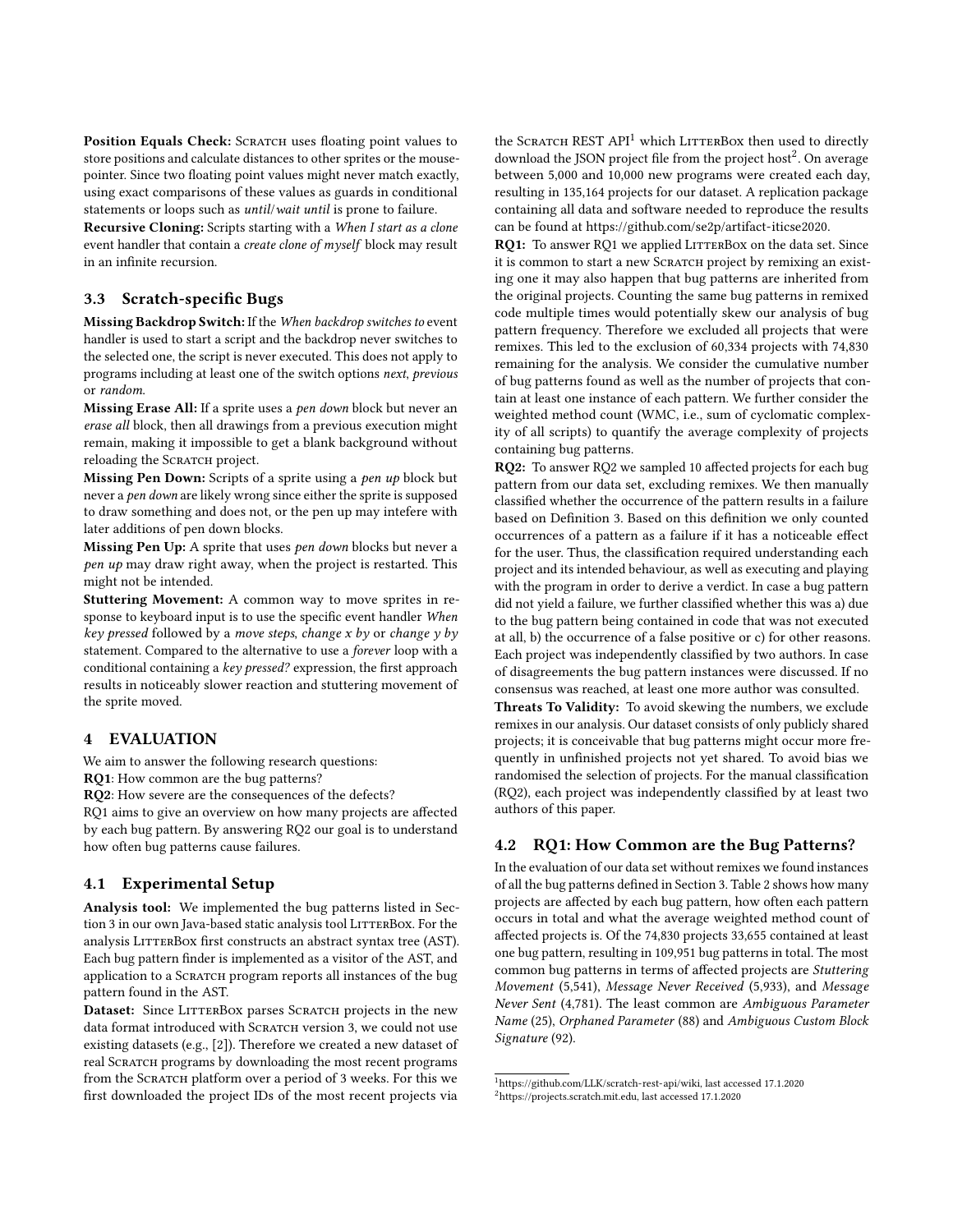<span id="page-4-0"></span>Table 2: Number of projects affected by each pattern and number of pattern instances found in total.

| Pattern                          | #Projects | #Patterns | <b>AVGWMC</b> |
|----------------------------------|-----------|-----------|---------------|
| Ambiguous CB Signature           | 92        | 317       | 138.74        |
| Ambiguous Parameter Name         | 25        | 402       | 39.28         |
| Call Without Definition          | 164       | 569       | 288.2         |
| <b>Comparing Literals</b>        | 1.999     | 4,939     | 242.95        |
| Custom Block With Forever        | 176       | 574       | 313.58        |
| Custom Block With Termination    | 263       | 985       | 243.6         |
| <b>Endless Recursion</b>         | 109       | 386       | 141.54        |
| Expression As Touchable Or Color | 365       | 1,076     | 217.79        |
| Forever Inside Loop              | 2,158     | 9,617     | 192.48        |
| Message Never Received           | 5,933     | 12,479    | 163.95        |
| Message Never Sent               | 4,781     | 24,933    | 193.99        |
| Missing Backdrop Switch          | 903       | 4,282     | 154.47        |
| Missing Clone Call               | 625       | 1,522     | 356.33        |
| Missing Clone Initialization     | 1,691     | 5,862     | 185.71        |
| Missing Erase All                | 164       | 245       | 73.12         |
| Missing Loop Sensing             | 3,282     | 8,372     | 130.54        |
| Missing Pen Down                 | 164       | 199       | 203.17        |
| Missing Pen Up                   | 988       | 1,931     | 47.98         |
| <b>Missing Termination</b>       | 709       | 1,564     | 257.43        |
| No Working Scripts               | 549       | 730       | 86.61         |
| Orphaned Parameter               | 88        | 175       | 308.19        |
| Parameter Out Of Scope           | 461       | 1,493     | 400.15        |
| Position Equals Check            | 1,472     | 4,725     | 206.81        |
| <b>Recursive Cloning</b>         | 953       | 3,318     | 267.74        |
| <b>Stuttering Movement</b>       | 5,541     | 19,256    | 34.02         |

Projects with Stuttering Movement arguably usually still provide the expected functionality, but the pattern causes the projects to be almost unusable, as is well known to the SCRATCH community and frequently discussed in forums and educational material<sup>[3](#page-4-1)</sup>. The pattern is nevertheless often used as a means to introduce beginners as it allows controlling sprites without the need for conditional statements. The very low average WMC of 34.02 for projects with Stuttering Movement confirms that they are simple and small.

Bug patterns related to the pen feature are also used in simple projects (e.g., average WMC of 47.98 for Missing Pen Up), which often have little functionality besides drawing basic patterns. However, only 5,303 projects in our datasets use pen blocks at all, which is likely because pen blocks are an optional extension since SCRATCH 3.0.

Bug patterns related to custom blocks (e.g., Ambiguous Parameter Name or Ambiguous Custom Block Signature) are less common. The main reason for this is that custom blocks are an advanced programming concept in SCRATCH, to which students are usually introduced later. As a result, out of all the projects only 10,576 used custom blocks. The average WMC confirms that these projects tend to be more complex (e.g., 313.58 for Custom Block With Forever).

Besides bugs related to custom blocks, the Missing Clone Call bug pattern stands out because it is contained in more complex projects (average WMC of 356.33). This is most likely because it is easier to miss that a sprite is not cloned in big projects. A notable example was a project where the When Green Flag clicked event triggered the same behaviour as the When I start as clone event, suggesting that cloning is a topic that is not easy to understand right away. Messagerelated bugs may result from missing refactoring support: When removing one part of a synchronised communication, SCRATCH does not warn the user that the other part remains.

**Summary (** $RQ1$ **)** Bugs frequently appear in SCRATCH programs regardless of their complexity, and often follow a similar structure which we can use to automatically identify them.

#### 4.3 RQ2: How Severe are the Consequences of the Defects?

Figure [2](#page-5-1) shows the results of the manual classification for each bug pattern. Out of the 250 projects we inspected, 70 instances of bugs manifested into failures. Of the remaining bug patterns, 96 were defects without visible impact, 52 did not result in failures because the defective code was never executed, and 32 bugs were identified as false positives.

The most severe failures cause their project to stop working completely (i.e., no reactions to user inputs and sprites not performing any actions), and sometimes even slow down the web browser to the point where it becomes unusable. For example, this happened in a project with an instance of Forever Inside Loop with multiple nested loops. Figure [3](#page-5-0) shows an example of this bug pattern taken from one of the SCRATCH projects in our analysis: Since the inner forever-loop is never left, all clones are created at the same location and the same orientation, breaking the intended graphical effect.

The defects most frequently causing failures are Stuttering Movement (10 of 10 executed) and Missing Backdrop Switch (7 of 8 executed). The frequent occurrence of Stuttering Movement is not surprising as this pattern is often even taught to students as a "correct" or "first" approach to animating sprites. Notably, the latter can be created without modifying code: Most affected projects had scripts that waited for a backdrop that no longer existed. This leads us to believe that this bug often happens by accident or that students often do not clean up their projects.

Some failures are subtle: For example, some projects have multiple scripts triggered by different messages, resulting in similar behaviour (e.g., switching to different costumes of a sprite). In this scenario a Message Never Sent bug may be difficult to notice as it rarely manifests as a failure.

Some defects do not cause a failure when the program is run for the first time, but only in later executions. For example, the Missing Pen Up pattern may only be noticed when the program is reset and the sprite clutters the screen.

There are, however, also multiple reasons why a bug may exist in a project and not lead to a failure. The most common and simple reason is that the code containing the bug is never executed, as was the case in 52 projects. A reason why a bug is never executed can be as simple as it being located in unreachable code (e.g., inside an if with a condition that always evaluates to false). For example, the Comparing Literals pattern caused only one actual failure, whereas in the other 9 cases the defect was located in disconnected blocks that were not executed, suggesting that the authors of SCRATCH programs may be somewhat aware of this problem.

Sometimes programs also simply ignore the wrong behaviour such as custom blocks with Ambiguous Parameter Names that do

<span id="page-4-1"></span><sup>3</sup>[https://en.wikibooks.org/wiki/Scratch/Lessons/Movement#Smooth\\_Movement,](https://en.wikibooks.org/wiki/Scratch/Lessons/Movement#Smooth_Movement) last accessed 17.1.2020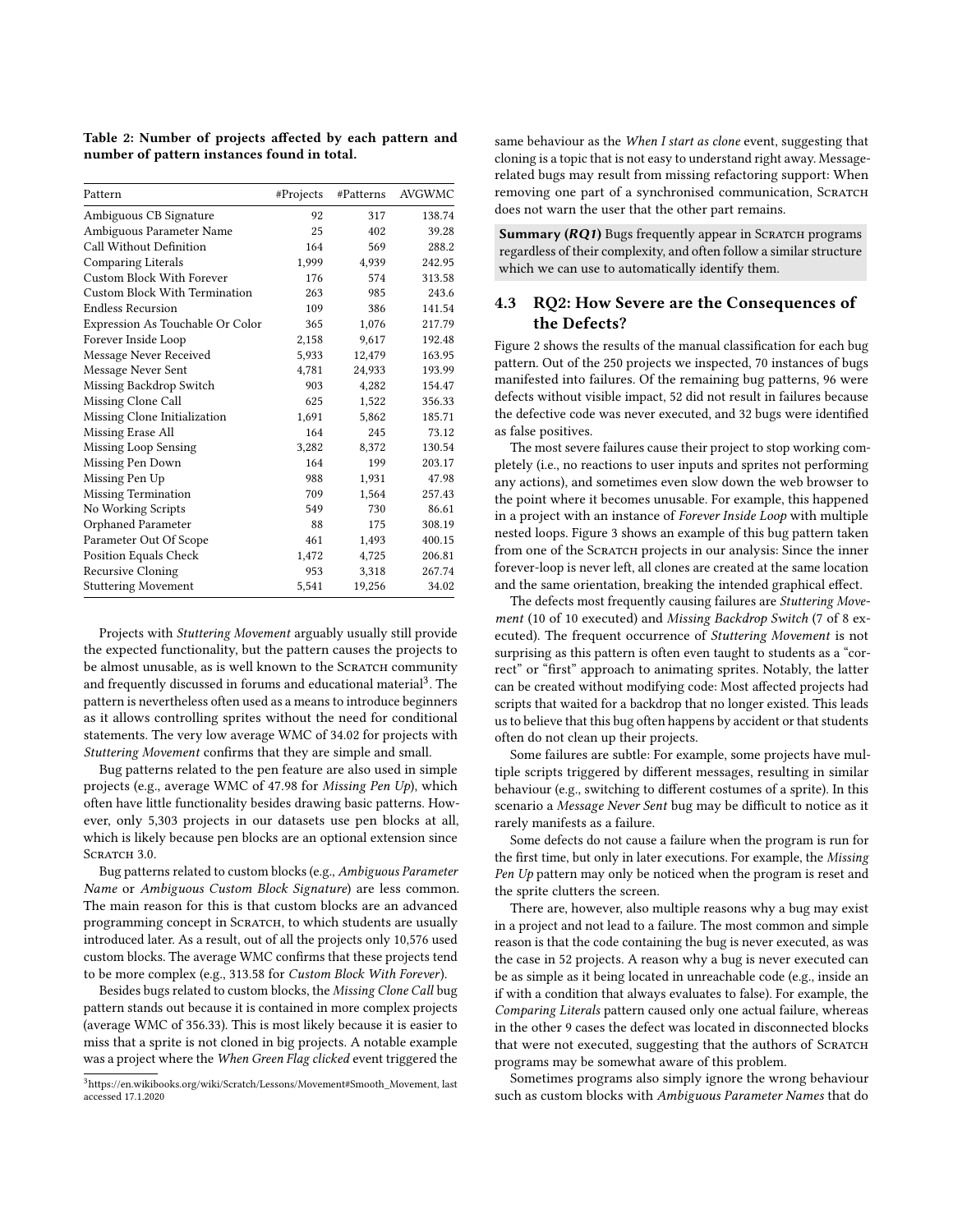<span id="page-5-1"></span>

Figure 2: Results of the manual classification of SCRATCH projects.

<span id="page-5-0"></span>

Figure 3: Example of a Forever Inside Loop bug pattern, taken from a publicly shared project: The blocks in the outer forever-loop will only be executed once, since the execution will not leave the inner forever-loop.

not use the parameters at all. Sometimes the sprites with the bug are affected in their behaviour (e.g., position, movement, or size), but do not result in a failure because they are hidden. An example are hidden sprites, with custom blocks that contain a forever loop that never stops. The Position Equals Check caused no failures because the sprites always arrived at the checked positions; moving the sprite only one pixel away broke the program in most cases. In other cases the bug did not lead to failures because the author of the program worked around the bug; for example, a Missing Pen Up may not lead to any noticeable problems if the program erases all drawings multiple times.

As anticipated, we also found several cases (32) of false positives where the creator of the project deliberately used the mechanism we consider as a bug and also took measures to prevent a failure. For example, the Custom Block With Termination pattern may be correct if the termination statement is contained in conditional code. As our static analysis is an overapproximation it currently cannot correctly detect this case. Similarly, Recursive Cloning produces false positives when a clone takes care of deleting itself.

Summary (RQ2) When defective code is executed, it frequently results in failures, but dead code and redundant expressions often prevent visible impact.

#### 5 CONCLUSIONS

Bug patterns help to identify bugs and provide a common vocabulary to people talking about these bugs. To this end we introduced and empirically evaluated a new catalogue of 25 bug patterns in SCRATCH. Our evaluation found occurrences for each of the bug patterns, which shows that the concept of bug patterns can be successfully transferred to SCRATCH.

In this paper we focused on the actual bug patterns, but an important next step will be to study the effects of these bugs on the learning success of novice programmers, as well as guidelines for instructors on how to teach students about these patterns. Detection of bug patterns might enable learners to engage in debugging processes more easily since the cognitive load of localising a potential bug can be reduced. This fosters discussion of successful and unsuccessful debugging activities and helps students reflect on underlying missing concepts or misconceptions. In the future it would be interesting to investigate whether bug patterns result from misconceptions in programming as some of these seem to be a symptom of those [\[15,](#page-6-19) [17\]](#page-6-11). In this light, productive failure seems to be a promising approach that we will pursue and investigate further in the future.

We also plan to further improve our LITTERBOX tool with additional bug patterns and lower false positive rates. LITTERBOX is available at:<https://github.com/se2p/LitterBox>

#### ACKNOWLEDGEMENTS

This work is supported by DFG project FR 2955/3-1 "Testing, Debugging, and Repairing Blocks-based Programs". We would like to thank Florian Sulzmaier and Andreas Stahlbauer for their contributions to LITTERBOX.